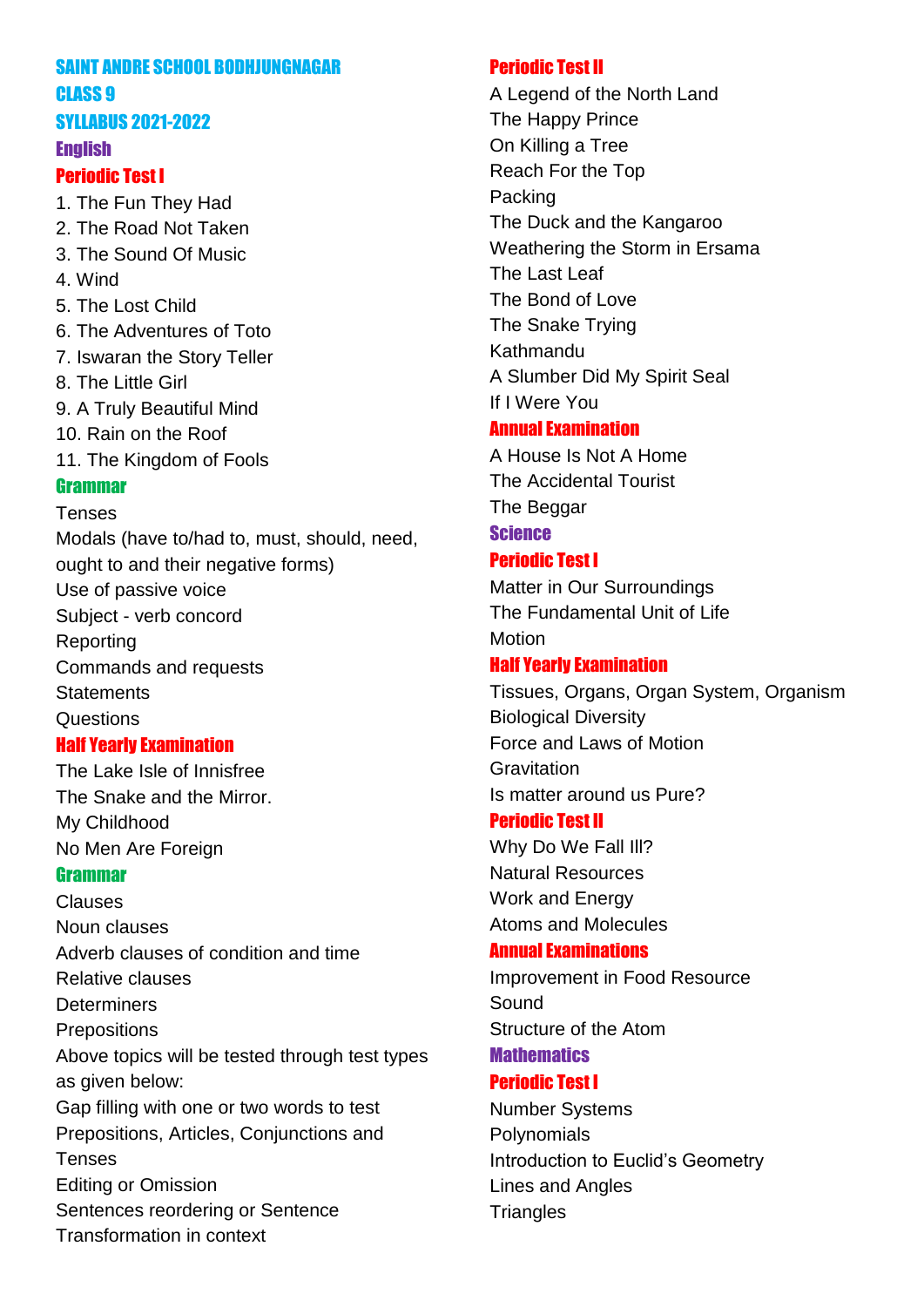#### Half Yearly Examination

Circles Heron's Formula Circles **Constructions** 

#### Periodic Test II

Linear Equations in Two Variables Coordinate Geometry **Quadrilaterals** Surface areas and Volume

#### Annual Examinations

Areas of parallelograms and Triangles **Statistics Probability** 

#### Information Technology

#### Periodic Test I

Information and Communication Data Entry & Keyboarding Skills Introduction to IT-ITS industry Digital Documentation

#### Half Yearly Examination

Entrepreneurial Skills-I Periodic Test II

Self-Management Skills-I Electronic Spreadsheet

### Annual Examination

Digital Presentation

#### Bengali

### Periodic Test I

Section A Unseen Passage Section B Composition - Report writing Section C Grammar-Sandhi Section D **Chhuti** Kheya Aam Aantir Bhapu (Chapter 1-3) Half Yearly Examinations Section A Unseen Passage Section B Composition - Report writing Section C Grammar -Sandhi Transformation of Sentences Samas Section D Literature Iliaas

Chithhi Aei Jibon Aabohoman Aam Aantir Bhapu (Chapter 4-8)

#### Periodic Test II

Section A Unseen Passage Section B Composition - Notice Writing Section C Grammar -Correction of words and sentences Section D Daam Janmabhumi Aaj Aam Aantir Bhapu (Chapter 9-11)

## Annual Examination

Section A Unseen Passage Section B Composition - Report writing and Notice Writing Section C Grammar Whole syllabus Aam Aantir Bhapu (Chapter 1-16)

## Physical Education

### Periodic Test I

Athletics/Swimming Running Long Jump High Jump Putting the Shot Discuss Throw Javelin Throw Swimming

### Half Yearly Examination

Team Games **Basketball Hockey** Kabadi Football/Soccer Water Polo Karate Lawn Tennis Table Tennis **Badminton** volleyball **Cricket** 

### Periodic Test II

Adventure Sports Team Building and Solving Problems